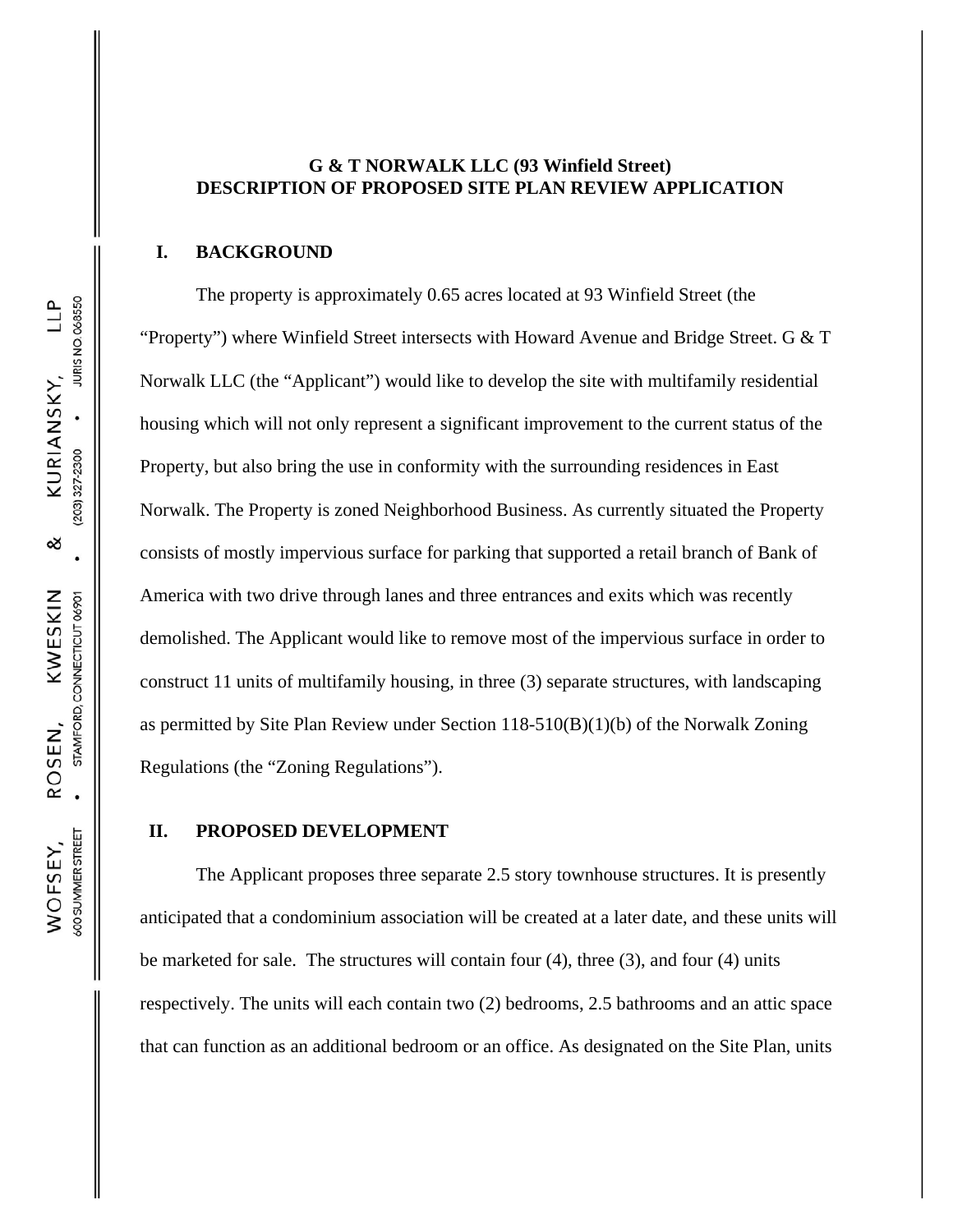in Buildings A & B will be 1,621 square feet while units in Building C will be 1,629 square feet.

Significantly, each unit will contain its own garage with covered parking at grade for two (2) spaces and there will be a total of 6 at grade, uncovered, spaces available for the development's tenants for a total of twenty-eight (28) spaces, which nearly doubles that required under Section 118-1220(C) of the Zoning Regulations (15 spaces required). The Applicant also proposes a landscape plan for the Property (see attached), which will add a significant amount of greenery and screening to a parcel that has historically consisted primarily of impervious surfaces without any water control features. This development proposal not only offers aesthetically pleasing townhomes for Norwalk residents, but also will transform a commercial lot into a residential use more compatible with the neighborhood.

### **III. ASSESSMENT OF THE PROJECT**

As the attached renderings illustrate, the structures will be townhomes, of a similar architectural style to the neighboring single and multifamily properties. The Neighborhood Business Zone under Section 118-510(B) of the Zoning Regulations permits "[m]ultifamily dwellings, containing fewer than twelve (12) or more units, including elderly and congregate housing" by Site Plan Review, in accordance with the provisions of § 118-1451.

Multifamily townhomes certainly complement and protect the adjacent residential areas more so than a banking or commercial institution. These townhomes have been specifically designed to blend in with the existing residences. The updated landscaping will blend the new development in with the surrounding neighborhood while, at the same time, representing a significant upgrade to the current landscaping at the Property. Furthermore,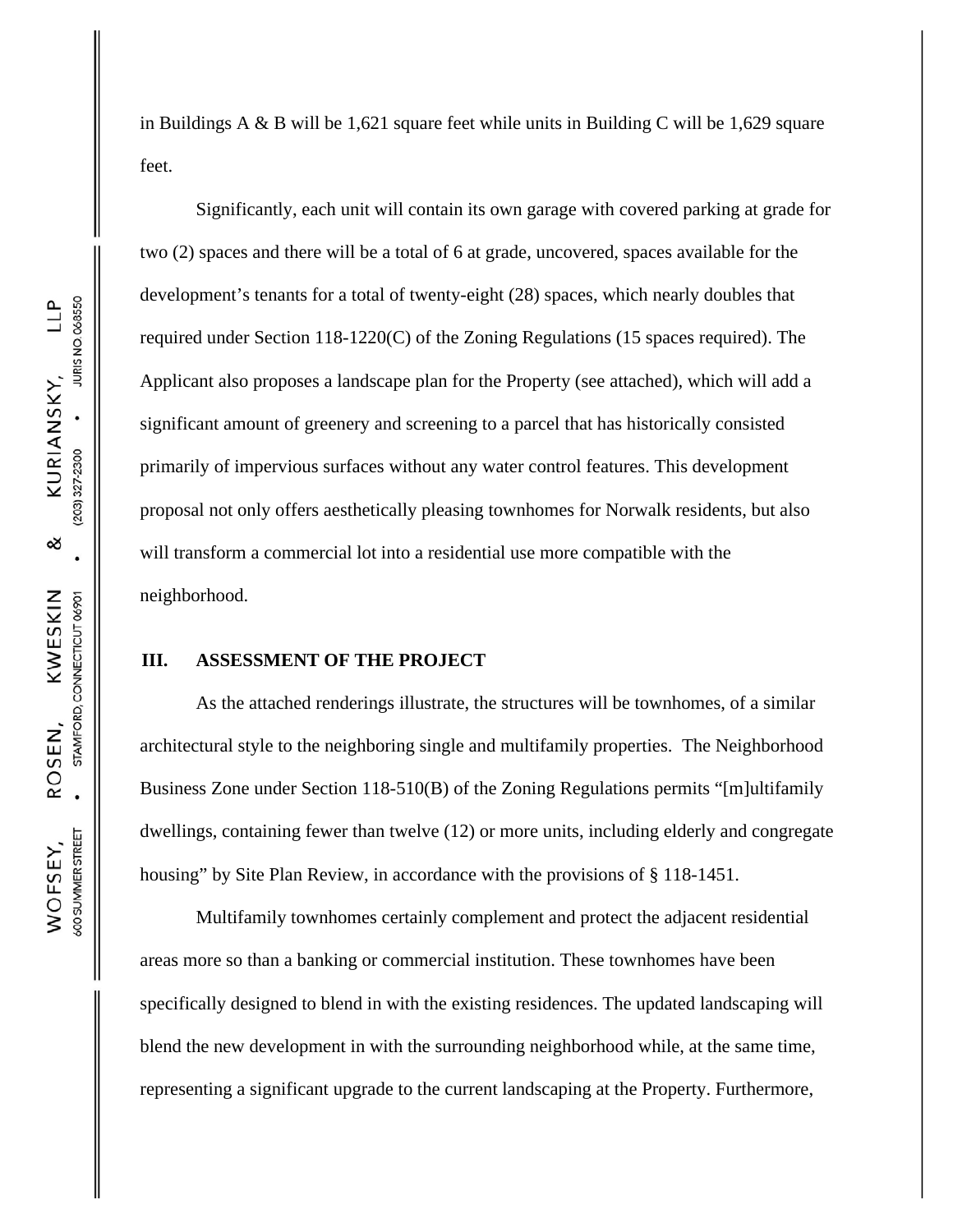the bank included two drive-thru lanes According to the attached Traffic Evaluation Report, "The proposed development will result in a significant decrease in site-related traffic due to the change from a commercial use to a residential development." Additionally, a stormwater retention system will be installed which will lower peak runoff rates and volumes. The roof area and driveway drains will be directed through the proposed retention system. Significantly, the Site Plan application fully complies with the applicable Norwalk Zoning Regulations. Section  $118-1451(B)(4)$  states, "[a]pplications which comply with these

regulations *shall* be approved or modified and approved by the Commission." Section 118- 1451(B)(6) of the Norwalk Zoning Regulations, borrowing language from Connecticut General Statutes § 8-3, states, "[a] site plan may be modified or denied *only* if it fails to comply with requirements already set forth in these regulations." Case law has set forth the role of the Commission in its assessment of a site plan application: "In ruling upon a site plan application, the … commission acts in its ministerial capacity, rather than in its quasi-judicial or legislative capacity. It is given no independent discretion beyond determining whether the plan complies with the applicable regulations." *Allied Plywood, Inc. v. Planning & Zoning Comm'n of Town of S. Windsor*, 2 Conn. App. 506, 512, (1984). Therefore, "if the plan submitted confirms to the[] regulations, the [commission] has no discretion or choice but to approve it." *Id*. (*citing RK Development Corporation v. Norwalk*, 156 Conn. 369, 375-76, (1968)). As this Site Plan Application for 93 Winfield Street complies with the applicable Norwalk Zoning Regulations, the Commission "has no discretion" and must approve it. *Id*.